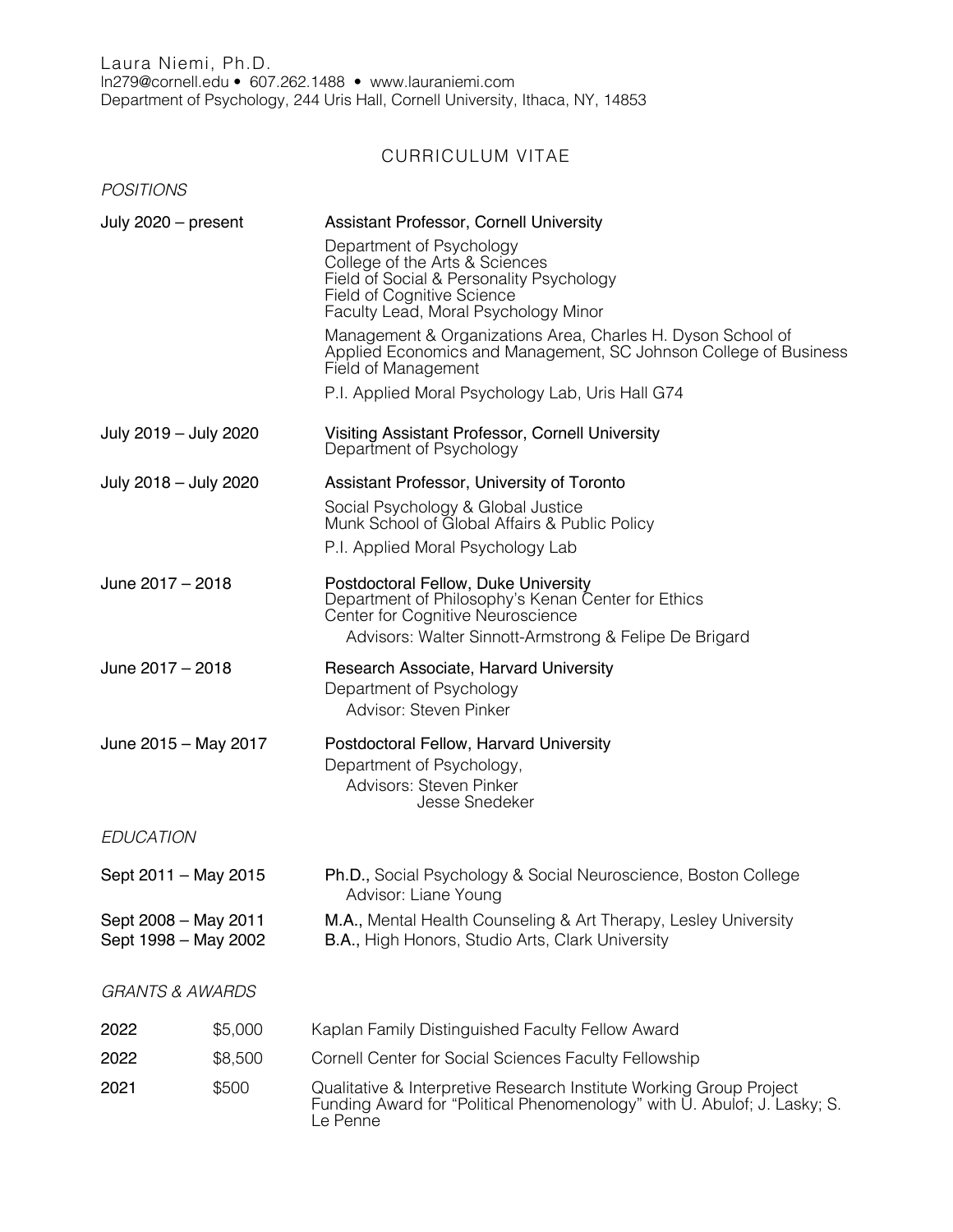| 2021          | \$60,000     | Extension: Engaged Curriculum Grant for Development: Co-PI "Moral<br>Psychology Minor with Integrated Outreach and Research Component"<br>Cornell University                                           |
|---------------|--------------|--------------------------------------------------------------------------------------------------------------------------------------------------------------------------------------------------------|
| 2021          | \$12,000     | Cornell Center for Social Science: Small Research Grant. "Civility is a<br>contextualized social psychological phenomenon: The role of equality,<br>agency, and mobility.'                             |
| 2020          | \$62,000     | Engaged Curriculum Grant for Development: Co-PI "Moral Psychology<br>Minor with Integrated Outreach and Research Component" Cornell<br>University                                                      |
| 2020          | \$2,000      | Faculty Fellow, Engaged Learning, Cornell University                                                                                                                                                   |
| 2020          | \$2,340      | Cornell Center for Social Science "Covid Rapid Grant" award w/ John<br>Doris and Kevin Kniffin                                                                                                         |
| 2020          | \$25,000     | Cornell Office of Academic Integration and the Associate Vice Provost for<br>Social Sciences: Co-PI on Conference Grant "The Moral Psychology of<br>Social Technology" (June 2022)                     |
| 2019          | \$5,000      | Cornell Center for Social Sciences: Co-PI on Conference Grant "Moral<br>Psychology and Public Life"                                                                                                    |
| 2019          | \$750        | Society for Personality and Social Psychology Community Catalyst Grant<br>for Marginalia Science Meet-Up, SPSP 2020                                                                                    |
| 2020          |              | \$232,995 cap Canadian Foundation for Innovation John Evans Leaders Fund<br>Infrastructure Grant (declined, moved to Cornell).                                                                         |
| 2019          | \$39,414 CAD | Ontario Ministry of the Solicitor General, Research Grant "Extraordinary<br>duties, extraordinary stressors: The need and potential for innovative<br>approaches to first responders' stress injuries' |
| 2018          | \$1,500      | Society for Personality and Social Psychology Community Catalyst Grant<br>for Marginalia Science Meet-Up, SPSP 2019                                                                                    |
| 2018          |              | Best Symposium Award, Academy of Management, Organizational<br>Behavior Division, 2018                                                                                                                 |
| 2018          | \$1,000      | Early Career Scholars Travel Award from Society for the Psychological<br>Study of Social Issues, 2018 SPSSI Summer Conference, Pittsburgh                                                              |
| $2017 - 2018$ | \$29,138     | Templeton Foundation and Duke University: Co-PI on Research Grant<br>"The Experience of Being a Credible Authority"                                                                                    |
| $2015 - 2017$ | \$211,877    | Postdoctoral Research Fellowship: National Science Foundation<br>Award #1513815: "The Psycholinguistics of Morality"                                                                                   |
| 2017          | \$1,500      | Duke University Summer Seminar in Neuroscience & Philosophy Fellowship                                                                                                                                 |
| 2016          | \$5,000      | Harvard Fund for Research on Foundations of Human Behavior:<br>Conference Grant "Morality, Language & Thought Workshop" at Institut<br>Jean Nicod, Paris                                               |
| 2016          |              | Social and Affective Neuroscience Society Poster Award                                                                                                                                                 |
| 2015          | \$16,000     | Boston College Teaching Fellowship (declined; accepted NSF grant)                                                                                                                                      |
| $2013 - 2014$ | \$25,000     | National Endowment for the Arts, Research Grant<br>Award #13-3800-7003: "The Arts and Economic Vitality"                                                                                               |
| $2014 - 2015$ | \$11,125     | Boston College Dissertation Fellowship                                                                                                                                                                 |
| 2015          | \$500        | Society for Personality and Social Psychology Travel Award                                                                                                                                             |
| 2012          | \$250        | Annual Meeting on Object Perception, Attention & Memory Travel Award                                                                                                                                   |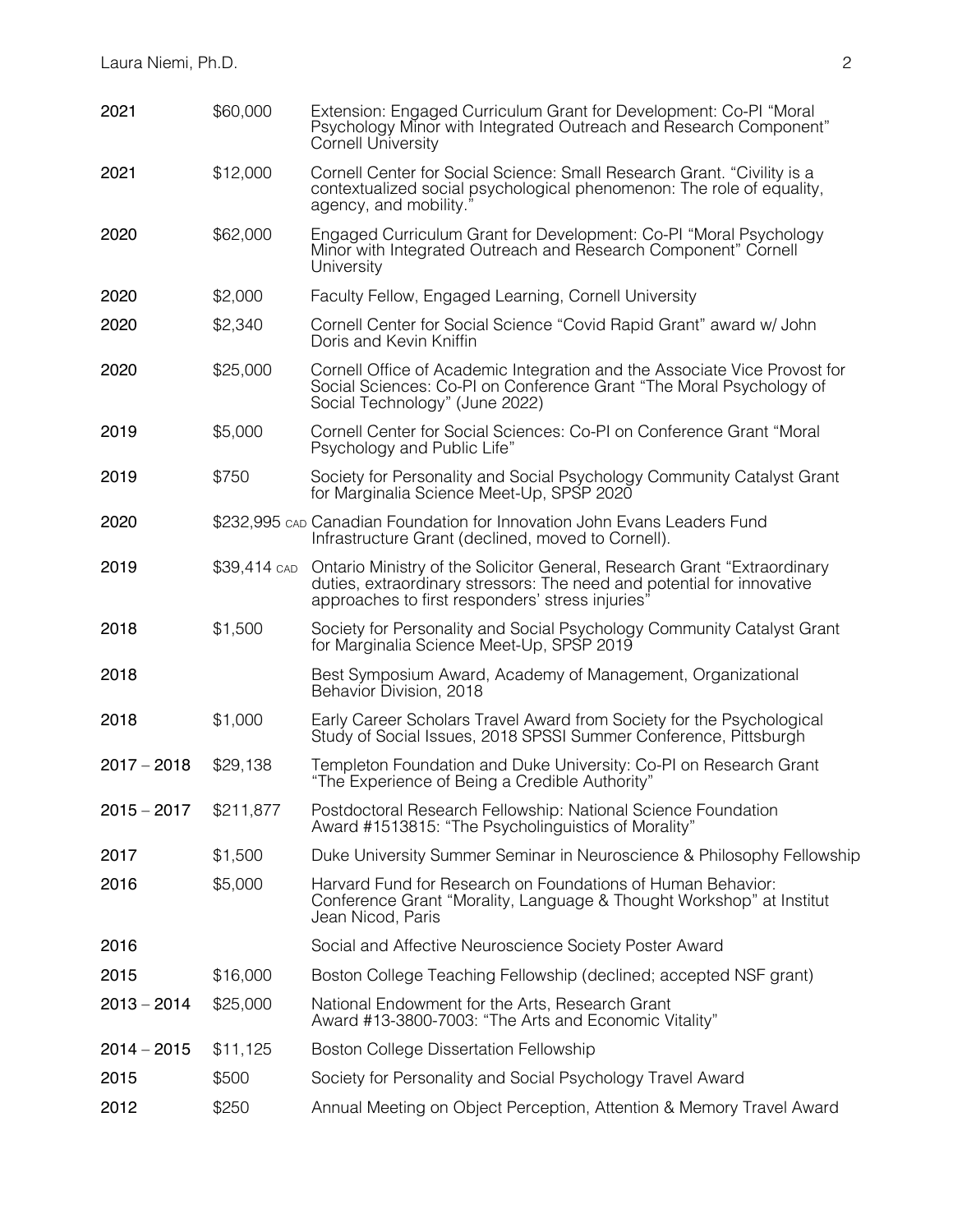| 2012          | \$1,600 | International Summer School of Affective Science Fellowship Award  |
|---------------|---------|--------------------------------------------------------------------|
| $2011 - 2014$ | \$6,000 | Summer Research Funding (x4) from the Boston College Cognition Lab |

#### *PUBLICATIONS*

Niemi, L. & Young, L. (2022). The moral psychology of victimization. In J. Doris & M. Vargas (Eds.). The Oxford Handbook of Moral Psychology. Oxford University Press, New York, NY.

Niemi, L. & Leone, C. (forthcoming). Morality in language. In R. Boyd & M. Dehghani (Eds.), The Atlas of Language Analysis in Psychology. Guilford Press, New York, NY.

Niemi, L., Leone, C., Washington, N. (2022). Neuroscience and mental illness. In F. De Brigard & W. Sinnott-Armstrong (Eds.), Neuroscience and Philosophy, Duke University.

Niemi, L. & Henne, P. (2022). Victim omissions: How doing nothing affects judgments of cause and blame. [Chapter]. In. T. Nadlehoffer (Ed.) Advances in Experimental Philosophy of Free Will and Responsibility.

Niemi, L., Kniffin, K., & Doris, J. (2021). It's not the flu: Ideology and attitudes about COVID-19 victims. Frontiers Psychology.

Stanley, M., Henne, P., Niemi, L., Sinnott-Armstrong, W., De Brigard, F. (2021). Making moral principles suit yourself. Psychological Bulletin and Review.

Niemi, L., Leone, C. & Young, L. (2021). Linguistic evidence for the dissociation between impurity and harm: Differences in the duration and scope of contamination versus injury, *Social Cognition, 39*(1), 126–148.

Niemi, L., Hartshorne, J., Gerstenberg, T., Stanley, M., & Young, L. (2020). Moral values reveal the causality implicit in verb meaning. *Cognitive Science, 44*(6), e12838.

Niemi, L. Roussos, G., Young, L. (2019). Political partisanship alters the causality implicit in verb meaning. Journal of Language and Social Psychology. doi.org/10.1177/0261927X19858124.

Henne, P., Niemi, L., Pinillos, A, De Brigard, F., Knobe, J. (2019). A counterfactual explanation of the action effect. *Cognition*. doi.org/10.1016/j.cognition.2019.05.006

Niemi, L., Woodring, M., Young, L., Cordes, S. (2019). Partisan mathematical processing of political polling statistics: It's the expectations that count. *Cognition*, 186, 95-107.

Marginalia Science. [Dietze, P., Gantman, A., Nam, H. H., Niemi, L.] (2019). Marginalized ideas are key to scientific progress. Nature Human Behavior.

Niemi, L. & Graham, J. (2018). Acknowledging and managing deep constraints on moral agency and the self. *Behavioral and Brain Sciences*, doi.org/10.1017/S0140525X17001182.

Niemi, L. (2018). The morally relevant consequences of disgust in the context of sexual assault. In N. Strohminger & V. Kumar (Eds.), The Moral Psychology of Disgust, pp. 103-120. Rowman & Littlefield.

Niemi, L., Wasserman, E., Young, L. (2017). The behavioral and neural signatures of distinct conceptions of fairness. Social Neuroscience, DOI:10.1080/17470919.2017.1333452.

Hamamouche, K,\* Niemi, L.,\* Cordes, S. (2017). Quantifying a threat: Evidence of a numeric processing bias. \*contributed equally. Acta Psychologica, 177, 1-9.

Niemi, L. & Young, L. (2017). Who sees what as fair? Mapping individual differences in valuation of reciprocity, charity, and impartiality. Social Justice Research, doi: 10.1007/s11211-017-0291-4.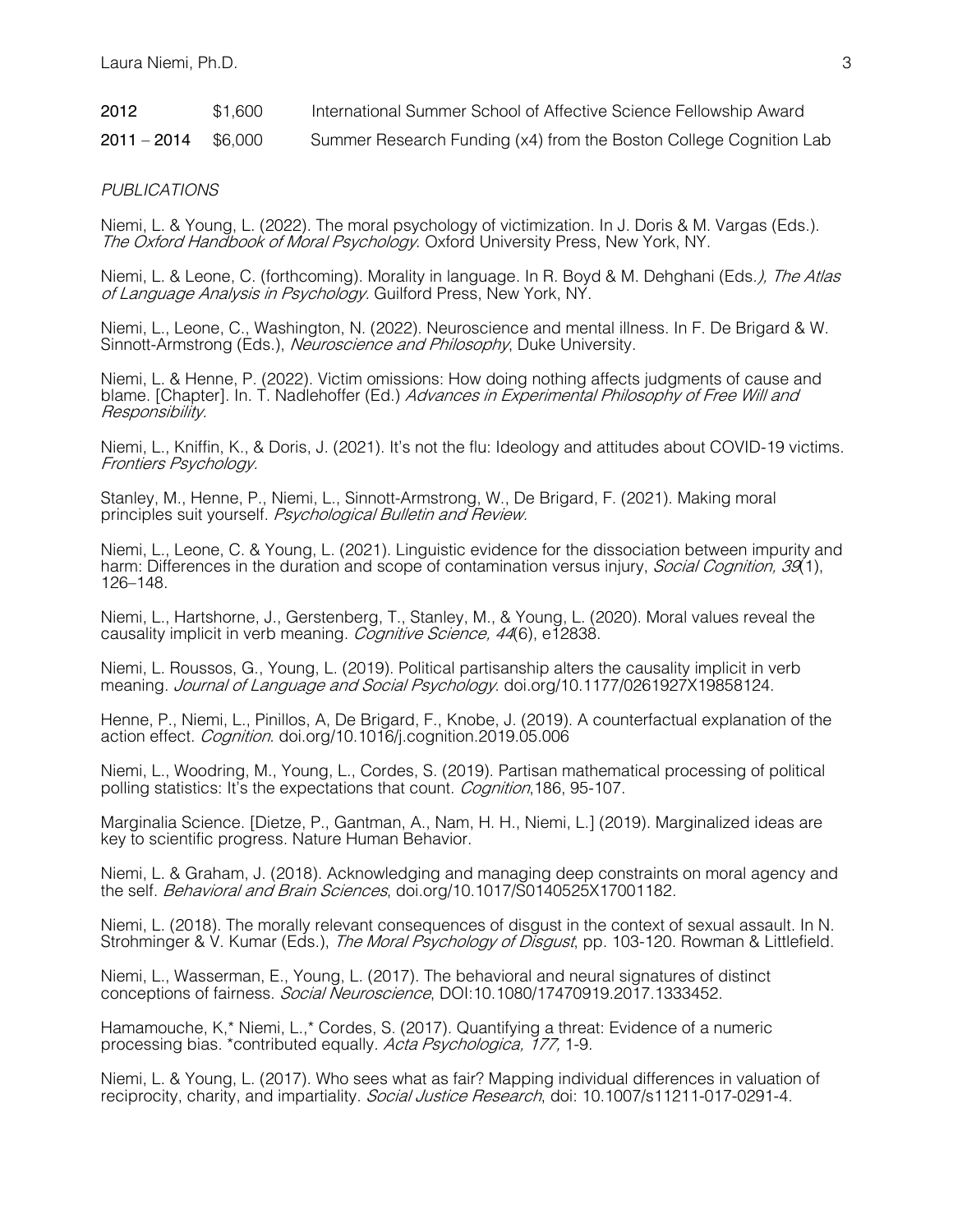Laura Niemi, Ph.D. 4

Niemi, L. (2017). Victim-blaming. In K. Nadal (Ed.) The SAGE Encyclopedia of Psychology and Gender, pp. 1756-1757. London: UK.

Niemi, L. & Young, L. (2016). When and why we see victims as responsible: The impact of ideology on attitudes toward victims. Personality and Social Psychology Bulletin, 42(9), 1227-1242.

Niemi, L. & Young, L. (2016). Justice and the moral lexicon. *Psychological Inquiry, 27*(1), 50-54.

Niemi, L., Hartshorne, J., Gerstenberg, T. & Young, L. (2016). Implicit measurement of motivated causal attribution. Proceedings of the 38th Annual Conference of the Cognitive Science Society.

Niemi, L. & Young, L. (2014). Blaming the victim in the case of rape. *Psychological Inquiry, 25*(2), 230-233.

Niemi, L. & Young, L. (2013). Caring across boundaries versus keeping boundaries intact: Links between moral values and interpersonal orientations. PLOS ONE, 8(12).

Niemi Young, L. & Cordes, S. (2013). Fewer things, lasting longer: The effects of emotion on quantity judgments. Psychological Science, 24(6), 1057-1059.

Niemi Young, L., Cordes, S. & Winner, E. (2013). Arts involvement predicts academic achievement only when the child has a musical instrument. *Educational Psychology, 34*(7), 1-13.

Niemi Young, L., Winner, E. & Cordes, S. (2012). Heightened incidence of depressive symptoms in adolescents involved in the arts. *Psychology of Aesthetics, Creativity and the Arts, 7*(2), 197-202.

Niemi Young, L. & Cordes, S. (2012). Time and number under the influence of emotion. *Visual* Cognition, 20(9), 1048-1051. [Conference abstract]

#### *SUBMITTED & IN PREPARATION*

Niemi, L., Doris, J. M., Graham, J. (submitted). Who attributes what to whom? Moral values and relational context shape causal attribution to the person or the situation.

Niemi, L., Stanley, M., Kljajic, M., You, Z., Doris, J. M. (submitted). Political orientation and attributions of responsibility, cause, and blame for sexual misconduct.

Niemi, L., Washington, N., Workman, C., Arcila Valenzuela, M., & De Brigard, F. (submitted). How it feels to be discredited: Discrimination, emotion, and testimonial injustice.

Niemi, L. (in prep). Varieties of civility: Divergent perceptions of responsibility and incivility.

#### *WHITE PAPERS*

Niemi, L., Leone, C., Boychuk, N., Hadjis, Z., Roussos, G., Warchol, M., You, L. (white paper, 2019). Extraordinary duties, extraordinary stressors: Assessing the need and potential for innovative approaches to first responders' stress injuries. Ontario Ministry of the Solicitor General.

Niemi, L. & Cordes, S. (white paper, 2014). The arts and economic vitality: Leisure time interest in art predicts entrepreneurship and innovation at work. National Endowment for the Arts.

#### *POPULAR WRITING*

Niemi, L. (2019, 1<sup>st</sup> Quarter). The flavours of fairness: Laura Niemi on how we might understand the moral cognition behind our judgements. The Philosopher's Magazine.

Payne, K., Niemi, L. & Doris, J. (3/37/2018). How to Think about "Implicit Bias". Scientific American, available at: https://www.scientificamerican.com/article/how-to-think-about-implicit-bias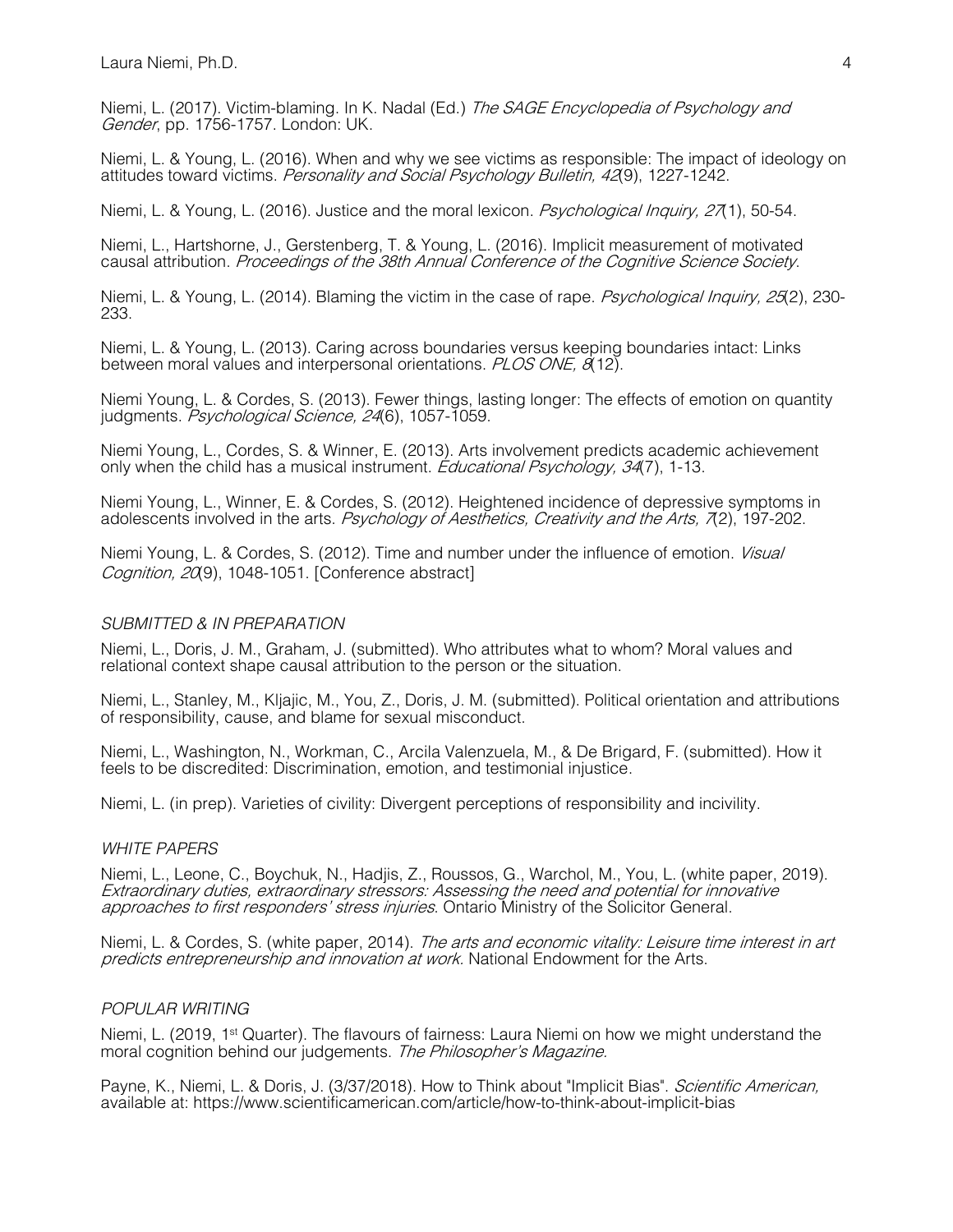Laura Niemi, Ph.D. 5

Niemi, L. & Young, L. (6/24/2016). Who blames the victim? The New York Times, available at: http://nyti.ms/28TwapH

Niemi, L., Chakroff, A., & Young, L. (4/2017). Talking in euphemisms can chip away at your sense of morality. New York Magazine, available at: http://nymag.com/scienceofus/2017/04/indirect-speechtalking-in-euphemisms.html

Blog (paused) "Morality in Language" at PsychologyToday.com

### SELECTED PRESS

12/2021 "The Psychology Behind Students' Public Health Decisions During COVID-19" The Cornell Daily Sun

10/2021 "New moral psychology minor takes on challenging questions" Cornell Chronicle

4/2021 Victim shaming. Minnesota Public Radio Interview

1/2020 The Why Factor: "Victim-Blaming" *BBC News World Service* (podcast)

4/19/2018 "#MeToo's next challenge: domestic gun violence" The Christian Science Monitor

2/27/2018 "Why we're psychologically hard-wired to blame the victim" The Guardian.

10/10/17 "Donna Karan's 'horrible' Harvey Weinstein defense harms humankind, according to experts" Yahoo News

10/11/16 "Five Oxford interview questions and five answers" The Guardian

10/5/16 "The psychology of victim-blaming" The Atlantic

7/12/16 "Why society blames victims, according to science" The Huffington Post

7/11/16 "How Language Helps Erase the Tragedy of Millions of Road Deaths" Nautilus

12/12/12 "Depressed teens more likely to make art, study says" Chicago Tribune

2/1/13 "Arts participation linked to higher rates of teen depression" New England Psychologist

6/14 "The latest research on creativity and the arts" APA Monitor on Psychology

#### PRESENTATIONS

2022

June 2022: Moral Psychology and Social Technology Conference (Co-Organizer), "Social and moral complications of virtual education" Weill / Cornell Tech / Cornell University-Ithaca Academic Integration Conference, Ithaca, NY

May 2022: 5<sup>th</sup> Annual Management and Organization Research Camp, "No Disrespect!" Johnson College of Business, Ithaca, NY

May 2022: 6CC (Six College Conference), Discussant.

Feb 2022: "Features not bugs: Statistical, emotional, and causal ingredients to moral cognition" (Symposium with Jordan Wylie; Joshua Ju-suk Rhee; Dries Bostyn), Society for Personality & Social Psychology.

Feb 2022: "The Power of TikTok? Exploring the effect of online video formats on social-moral evaluation of victims" (poster with undergraduate Madhulika Shastry, U Michigan), Society for Personality & Social Psychology.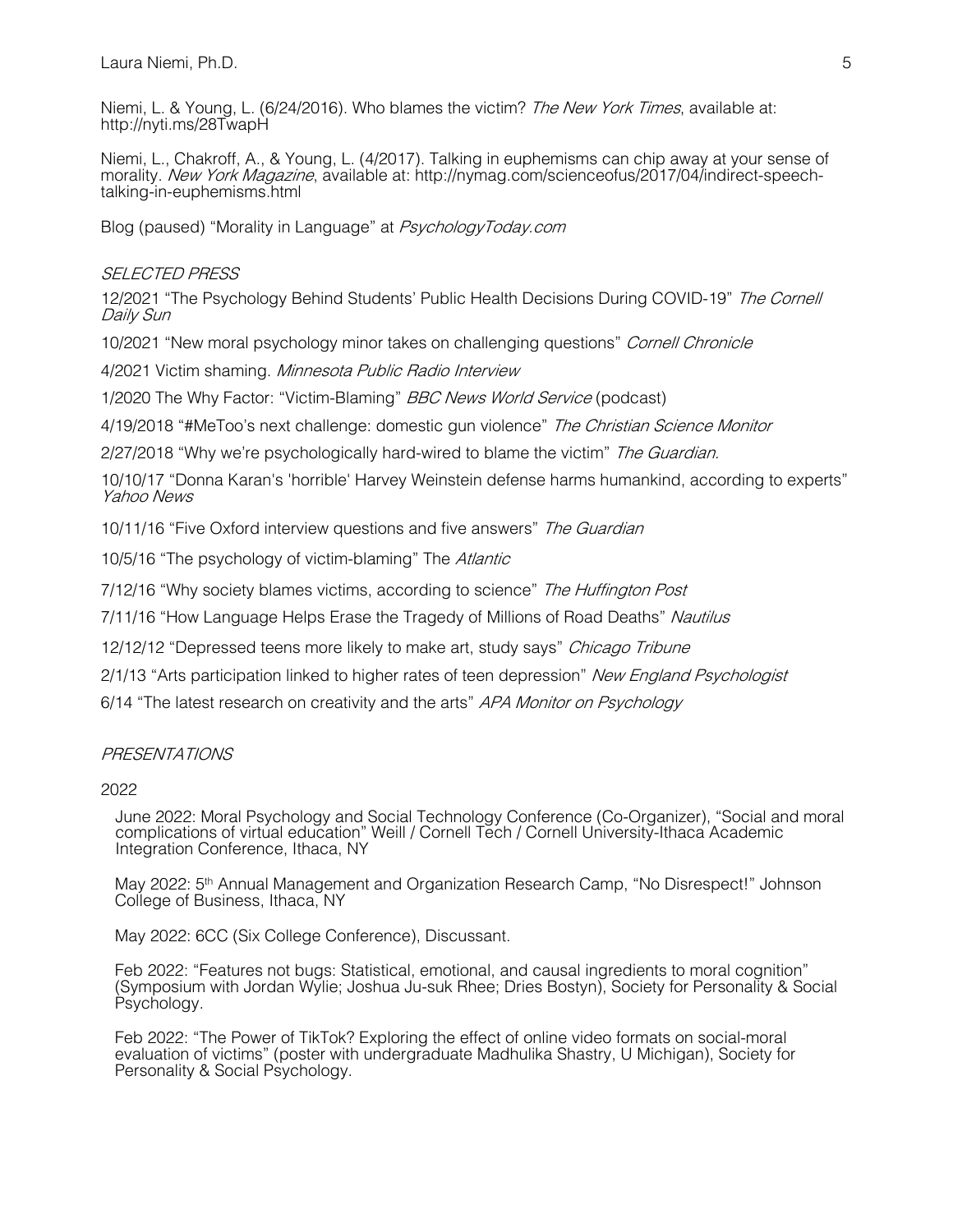Feb 2022: "Hedge your bets: Should I be effective or appropriate?" (poster with post-baccalaureate Isobel Munday, Harvard), Society for Personality & Social Psychology.

2021

December 2021: "Causation, responsibility, blame: Does moral judgment work for us or against us?" (Psychology Research Conference, invited), UMass Dartmouth, MA.

October 2021: "Principled or personal? Moral values and causal attribution." (Basic and Applied Science Psychology Colloquium Series, invited), CUNY Graduate Center, NY, Virtual.

October 2021: "Is it burnout?" (seminar), SPSP Freeform Fridays, Virtual.

August 2021: "Measuring Morality" (invited talk), Current Conversations. St. Charles City-County Library District, St. Louis, Missouri.

August 2021: "Moral divides in language and cognition" (presentation), Society for the Psychological Study of Social Issues Conference, Virtual Conference.

June 2021: "Beating around the bush: Status, stakes, and perceptions of indirect speech" (RA presentation), Society for Philosophy and Psychology, Virtual Conference.

June 2021: "The psychology of civility". Society for Philosophy and Psychology, Virtual Conference.

May 2021: "Measuring Morality" (presentation). Management & Organizations Research Camp. SC Johnson College of Business, Cornell University.

April 2021: College-wide Panel "Morality, Psychology and Business" SC Johnson College of Business, Cornell University.

March 2021: Guest speaker. Blame, morality, and politics. University of California Davis, hosted by Dr. Bradford Jones, Political Science.

#### 2020

December 2020: CURB Connect, Guest Speaker, Cornell Undergraduate Research Board.

November 2020: "Work and well-being" (Guest Presentation). Designing Dyson, Dyson School of Applied Economics and Management, SC Johnson College of Business, Cornell University.

April 2020: "A counterfactual explanation for the action effect in causal judgment." Cornell University, Philosophy Department; visiting lecture with Dr. Paul Henne.

February 2020: "Applied moral psychology: Why and how" (Talk). Symposium on Empirical Moral Psychology in the Philosophical Curriculum. Princeton Center for Human Values, Princeton, NY.

#### 2019

November 2019: "Biases in math and linguistic causality during the U.S. Presidential Elections" (Talk). Moral Psychology Research Group. University of Utah, Salt Lake City, UT.

October 2019: (In Symposium w/ Fiery Cushman, David Dunning, & Igor Grossman): "Mathematical operations, linguistic causality, and irrationality of the U.S. Presidential Elections" (Talk). SESP 2019, Sheraton Centre Toronto Hotel, Toronto, CA.

August 2019: (Talk w/ N. Washington) Summer Seminar in Neuroscience and Philosophy, Duke University, Durham, NC.

July 2019: (presented by M. Kryven w/ L. A. Paul) "Choosing the unimaginable: Social psychological factors in seeking transformative experiences" Poster, Cogsci 2019, Montreal.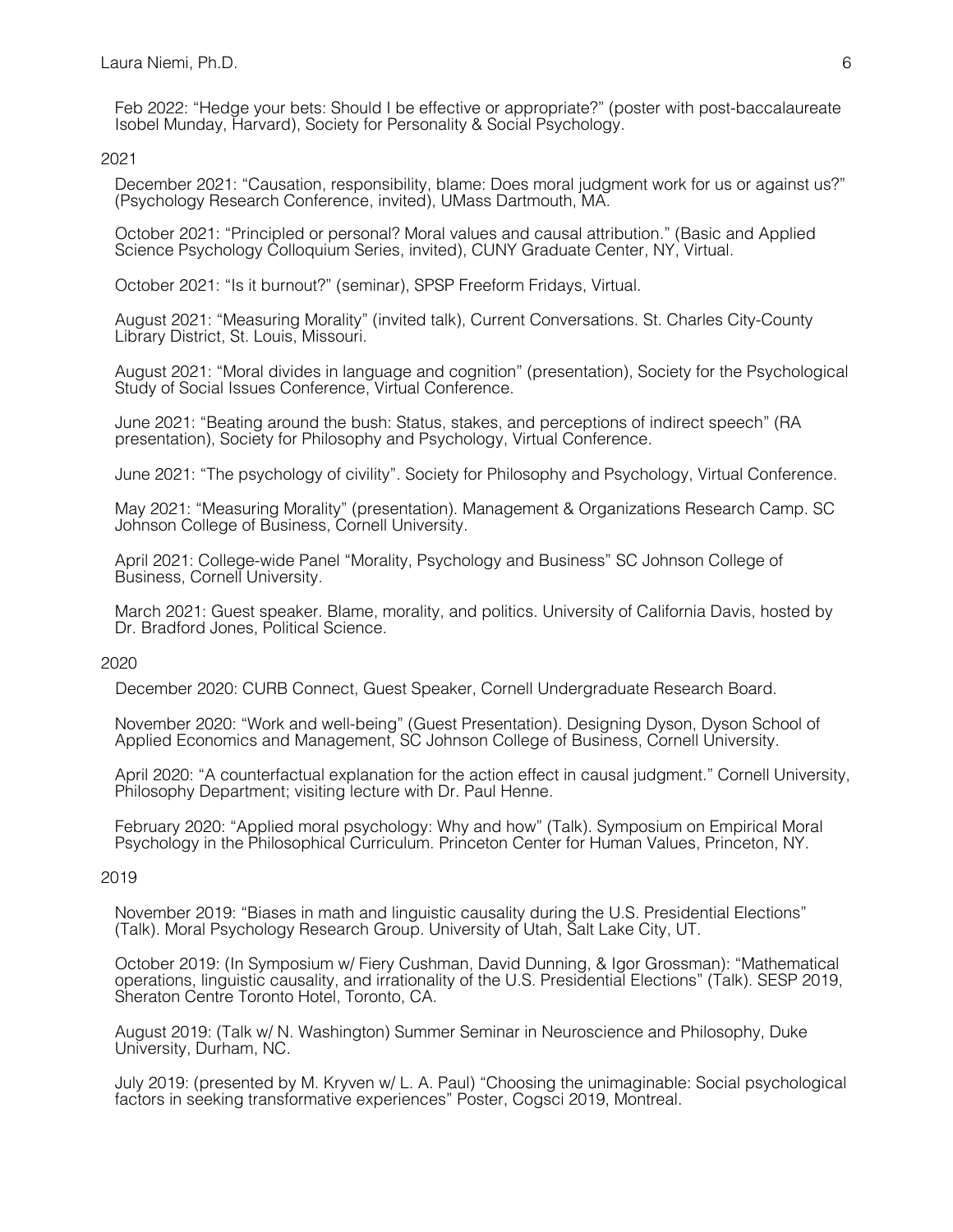May 2019: "Applied moral psychology: Addressing mental health amid moral complexity" (Talk). Moral Psychology Research Group. St. Louis, MO.

March 2019: "Morality in language and causation" (Talk). Philosophy Forum, Ohio University. Athens, OH. Illness; materials available.

February 2019: "Words, conflict, and well-being" (Talk). Psychology and Language Preconference, Society for Personality and Social Psychology. Portland, OR.

2018

September 2018: "Tracing the process of moral judgement in language and cognition" (Talk). York University Cognitive Science Speaker Series, Toronto, ON.

August 2018: "The role of moral commitments and narrative framing in judgment of victims" (Talk in She Said "Me, Too," He said "Not Me:" A Situationist Perspective on Sexual Harassment – Winner of Best Symposium Award OB Division). Academy of Management, Chicago, IL.

July 2018: "Explaining blame: How theories about violence influence apportioning of blame to self and others" (Talk). Society for Philosophy and Psychology, Ann Arbor, MI.

June 2018: "Influencing victim blaming with narrative framing" (Talk). Society for the Psychology Study of Social Issues Conference, Pittsburgh, PA

May 2018: "Brief Comment on Vogt" (Discussant). Happiness and Well-Being Project Capstone. St. Louis, MO.

March 2018: "Language, causation, and moral judgment" (Talk). Workshop on Causal Reasoning. Duke University.

February 2018: "Language, causation, and moral judgment" (Talk). Psychology & Language Preconference at Society for Personality & Social Psychology, Atlanta, GA.

February 2018: "The experience of being denied credibility: Stress and epistemic injustice" (Talk). St. Louis Area Well-Being Workshop, St. Louis, MO.

## 2017

October 2017: "What forces influence people's views about victims?" (Guest Lecture). Washington University in St. Louis.

October 2017: "Does Justice Have a Unique Moral Grammar?" (Talk). Munk School of Global Affairs. University of Toronto.

October 2017: "The Experience of Being Taken at Your Word: A Multi-Method Investigation" (Talk). Moral Psychology Research Group, The Pennsylvania State University, University Park, PA.

July 2017: Morality, Language, and Thought Workshop, Institut Jean Nicod, Paris, France; Co-Facilitated with Dr. Brent Strickland

July 2017: "Moral values and the distribution of blame" (Talk). Jury Bias Litigation Group, American Association of Justice Annual Convention, Boston, MA.

July 2017: "The space and time of contamination: Complete, continual, spreading effects" (Poster). CogSci2017, London, England.

July 2017: "Using psycholinguistic analysis to differentiate impurity from harm" (Talk). In Symposium "Moral Disgust and Contagion: Consequences for Law, Judgment and Action" 18th General Meeting of the European Association of Social Psychology, Granada, Spain.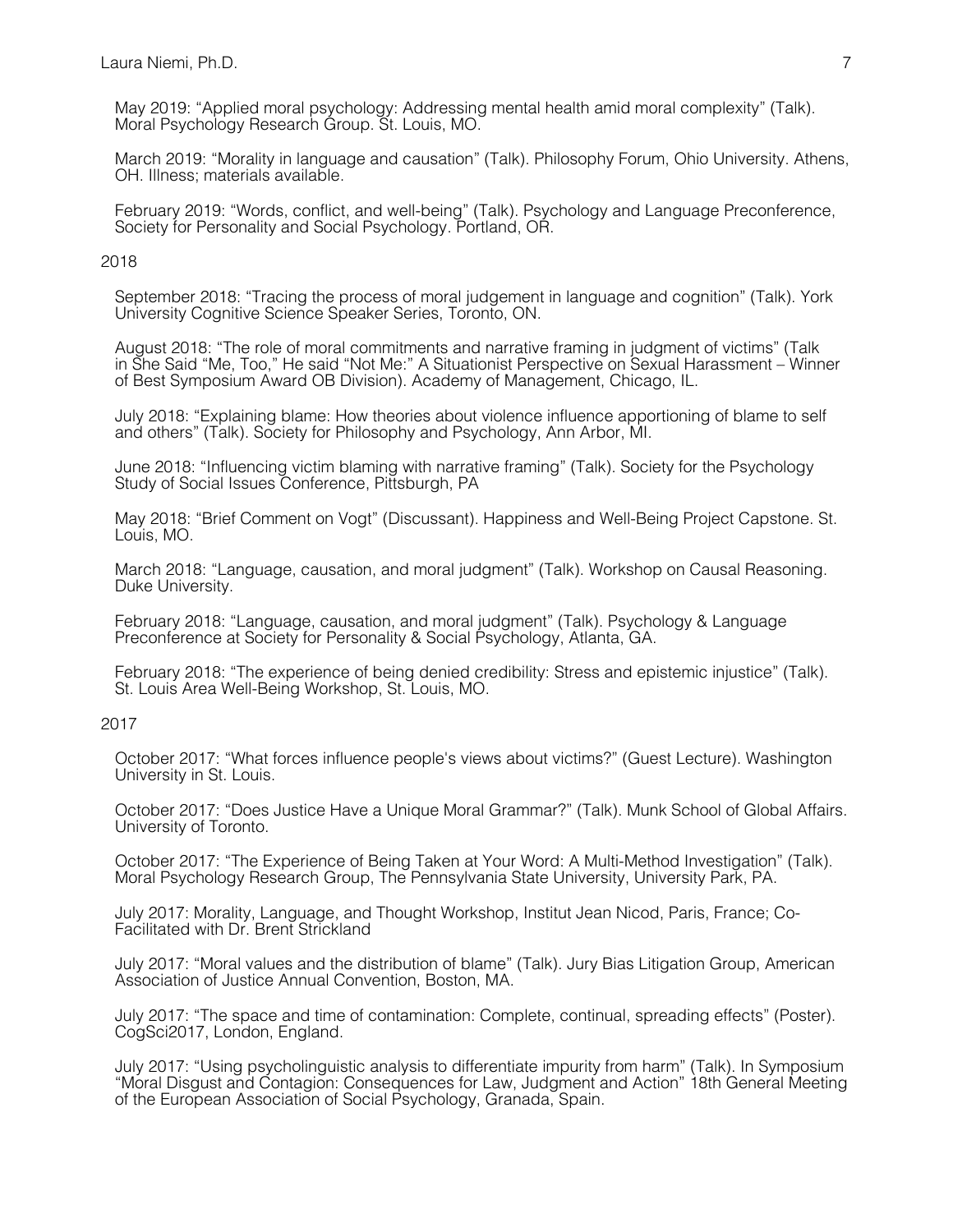June 2017: "Understanding impurity and harm through conceptual semantic analysis and alteration of contamination judgments." (Poster). Society for Philosophy and Psychology (SPP), Johns Hopkins University, Baltimore, MD.

May 2017: "Moral values and the distribution of blame" (Talk). Association for Psychological Science Convention, Boston, MA.

March 2017: "Morality in language" (Talk). University at Albany, SUNY, Albany, NY.

February 2017: "Morality in language" (Talk). Department of Psychology, The Pennsylvania State University, University Park, PA.

February 2017: "Morality in language" (Talk). Munk School of Global Affairs, University of Toronto.

January 2017: "The language of purity and harm values: An analysis of the conceptual semantics of contamination and injury" (Talk). Society for Personality & Social Psychology, San Antonio, TX

2016

December 2016: "On patiency: How value is attributed to the opposite of agency" (Talk). Moral Psychology Research Group, Pittsburg, PA

December 2016: "Who is a moral expert?" (Talk). Moral Psychology Research Group, Pittsburg, PA

November 2016: "Implicit measurement of causal attribution and social values" (Talk). Society for Judgment and Decision-Making Conference, Boston, MA

November 2016: "Machiavellian fairness: The fairness values of people with reduced self-reported prosociality" (Poster). Society for Judgment and Decision-Making Conference, Boston, MA

November 2016: "Causal attribution during minimal language processing" (Talk). Twenty-Fifth Biennial Meeting of the Philosophy of Science Association, Atlanta, GA

October 2016: "How people attribute contamination and injury across the moral dyad: Tracing patterns in language use to reveal the structure of morality" (Talk). Brown University, Providence, RI

October 2016: "Attributing contamination and injury across the moral dyad: A psycholinguistics approach" (Talk). Society of Experimental Social Psychology Conference, Santa Monica, CA

September 2016: "Tracing the emergence of the moral dimension of implicit verb causality" (Talk). Yale University, Mind and Development Lab, New Haven, CT

August 2016: "The implicit causality task as a measure of motivated causal attribution" (Talk). CogSci 2016, Philadelphia, PA

August 2016: "Moral judgment during minimal language processing" (Talk). Chair, Symposium "Mutual constraints in moral cognition and language" International Conference on Thinking, Brown University, Providence, RI

June 2016: "Implicit measurement of causal attribution: (Talk). Society of Philosophy and Psychology Annual Conference, University of Texas, Austin, TX

May 2016: "Moral inference biases verbs' implicit causality" (Talk). Moral Psychology Research Group, Harvard University

April 2016: "Moral inference in minimal language processing" (Talk). Social Perception and Evaluation Lab Meeting, New York University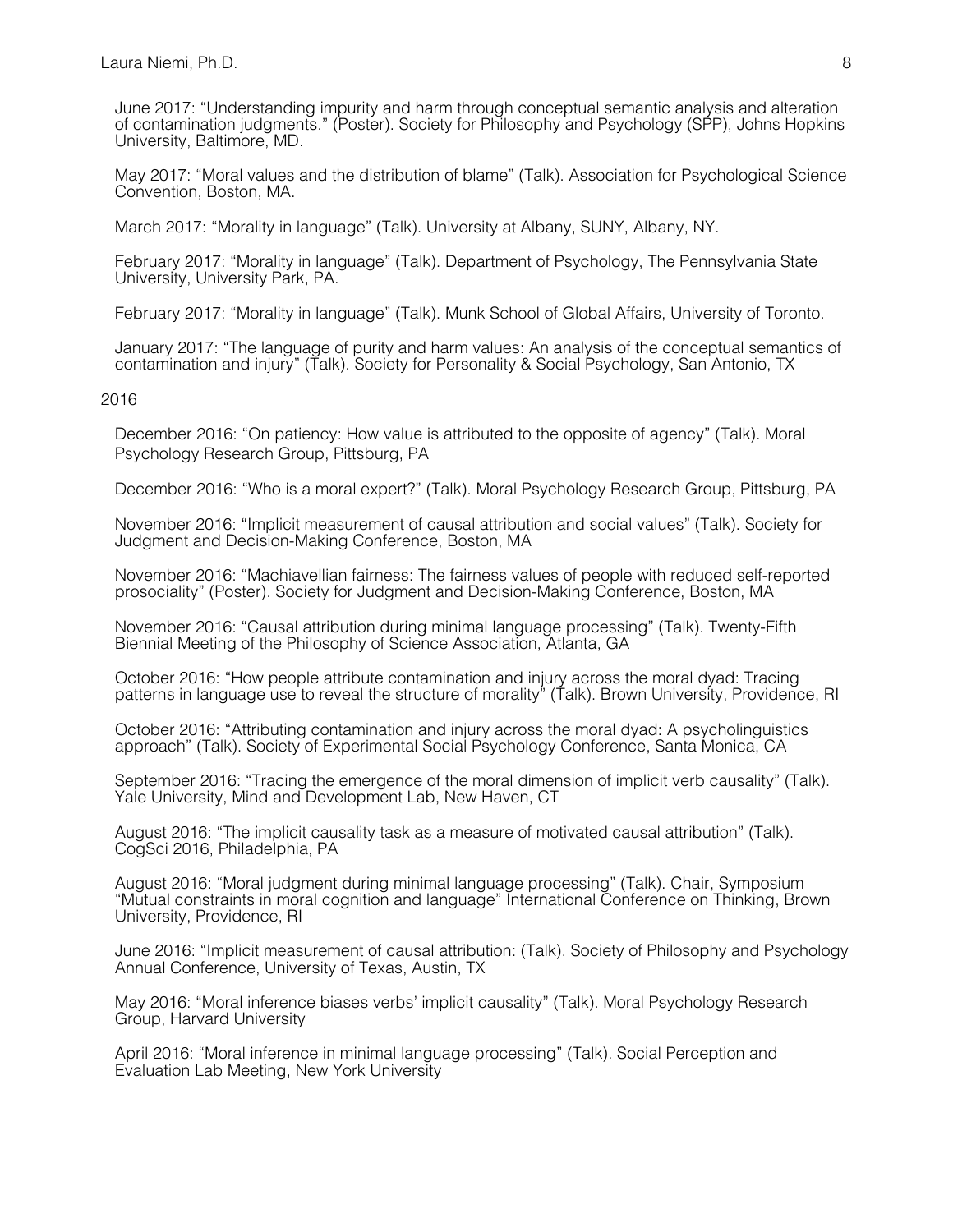April 2016: "The behavioral and neural signatures of distinct conceptions of fairness: Impartiality, charity, and reciprocity" (Poster Award Winner). Social & Affective Neuroscience Annual Conference, New York University

March 2016: "The moral dimension of implicit verb causality" (Talk). CUNY 2016: 29th Annual CUNY Conference on Human Sentence Processing, Gainesville, FL

February 2016: "Implicit causality and moral judgment" (Talk). Language & Cognition Seminar, Harvard University

January 2016: "Person-blind and person-based fairness: Investigating the differences among impartiality, charity, and reciprocity" (Talk). Co-Chair of Symposium "Multiple perspectives on the psychology of fairness: New neural, computational, developmental and cross-cultural findings," Society for Personality & Social Psychology, San Diego, CA

#### 2015

November 2015: "Implicit causality and moral inference" (Talk). The Expression, Communication, and the Origins of Meaning (ECOM) Research Group Workshop, University of Connecticut

October 2015: "Ideology and causal attribution" (Talk). Cognition, Brain, and Behavior Research Seminar. Harvard University

October 2015: "Implicit causality as moral inference-making" (Talk). Boston Area Morality and Social Cognition Discussion Group, Boston University

June 2015: "Decreasing victim blaming by intervening on moral focus: Policy implications" (Poster). Society for the Psychology Study of Social Issues Conference, Washington, DC

Feb 2015: "Implicit and explicit moral cognition in sexual victimization and coercion" (Talk). Co-chair of Symposium "The role of disgust in morality: It's complicated" Society for Personality & Social Psychology Annual Conference, Long Beach, CA

#### 2014

June 2014: "Ideology, psychology, and recovery: Implicit and explicit cognition in moral judgment of sexual assault and links to mental contamination" (Talk). Society for the Study of the Psychology of Social Issues Conference, Portland, OR

May 2014: "Comparing quantities under the influence of emotion: Effects on temporal and numeric processing" (Poster). Association for Psychological Science Convention, San Francisco, CA

May 2014: "Examining moral norms" Boston College Graduate Research Day, Chestnut Hill, MA

April 2014: "Implicit and explicit cognition in the case of sexual assault: Future directions" (Talk). Laboratory for Clinical and Developmental Research, Harvard University

April 2014: "Neural representations of fairness based on impartiality, reciprocity and need" (Poster). Cognitive Neuroscience Society Annual Meeting, Boston, MA

April 2014: "Examining moral norms" Moral Psychology Research Group, Duke University

April 2014: "Implicit and explicit cognition in the case of sexual assault" (Talk). Moral Psychology Research Lab, Brown University, Providence, MA

March 2014: "The development of the effects of emotion on numerical estimation abilities" (Poster, co-author advisee Emily Lewis). Eastern Psychological Association Meeting, Boston, MA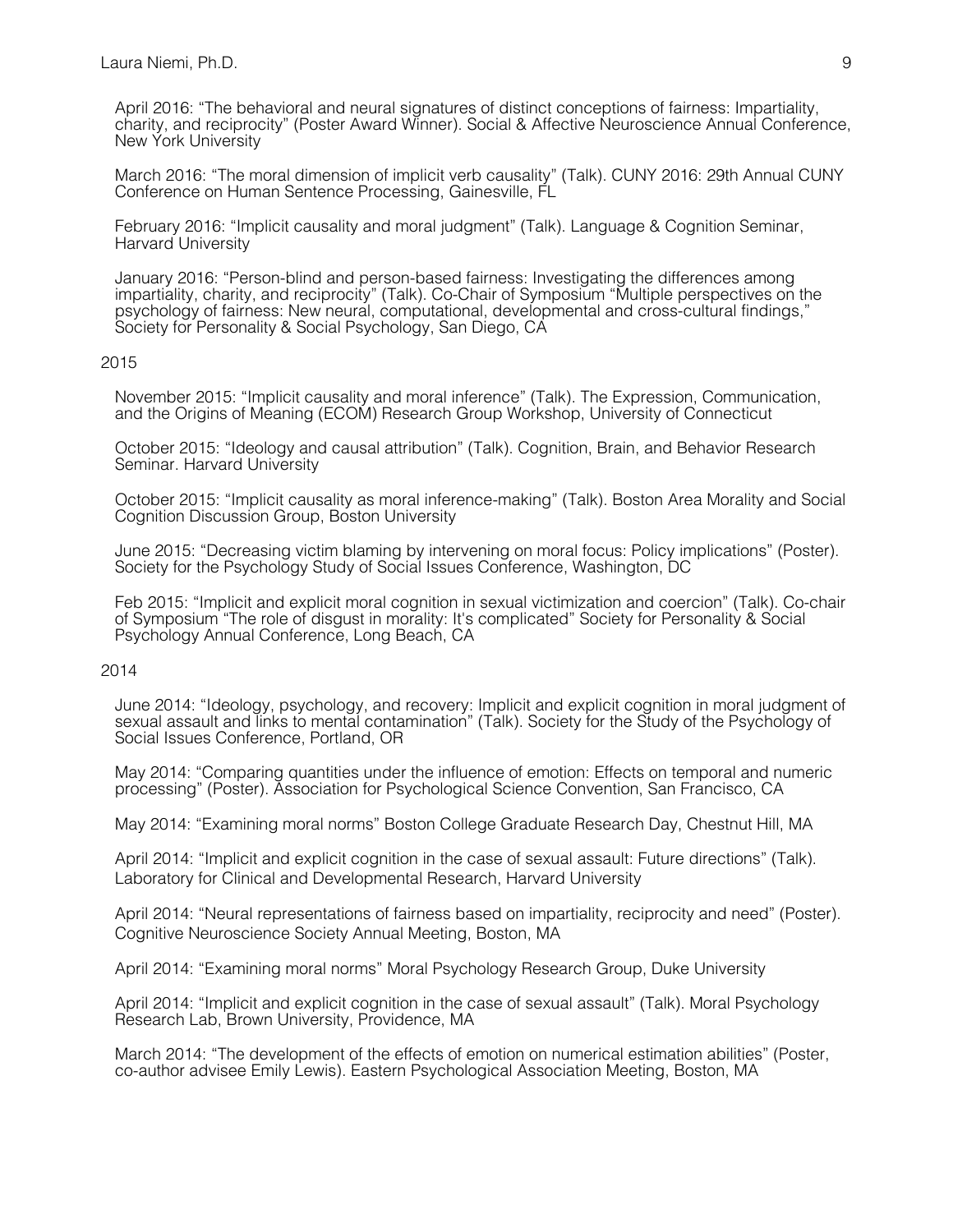Feb 2014: "Contamination and condemnation: Examining implicit and explicit attitudes about harm and purity in the case of sexual assault" (Poster). Society for Personality & Social Psychology, Austin, TX

Feb 2014: "Neural representations of fairness based on impartiality, reciprocity and need" (Talk). Social Brain Science Symposium, Boston, MA

### 2012-2013

May 2013: "Quantifying a threat: Evidence of a numeric processing bias" (Poster). Association for Psychological Science Convention, Washington, DC.

May 2013: "Sexual crimes: Contamination and condemnation" (Talk). Moral Psychology Research Group. Brown University, Providence, RI

Jan 2013: "Care across boundaries versus keeping boundaries intact: Diverging links with Machiavellianism, social dominance orientation & prosociality" (Poster). Society for Personality and Social Psychology, New Orleans, LA

Nov 2012: "Fewer things, lasting longer: The effect of emotion on quantity judgments" (Talk). 20th Annual Meeting on Object Perception, Attention, and Memory, Minneapolis, MN

Oct 2012: "Machiavellian morals: Uncovering the true nature of binding versus individualizing values" (Talk). Boston Area Morality and Social Cognition Discussion Group, Boston University

Aug 2012: "Artful morality: Investigating mediators of value change" (Talk). International Summer School of Affective Science, Bogis-Bossey, Switzerland

Aug 2012: "Heightened incidence of depressive symptoms in adolescents involved in the arts" (Talk). American Psychological Association Convention, Orlando, FL

## **TEACHING**

#### Cornell University

AEM 2025 Work and Well-Being (SP '21, '22) AEM 4940 Moral Psychology in Action (SP '22, undergraduate engaged learning course) PSYCH 1200 Conversations in Moral Psychology (SP '22) PSYCH 3135 The Psychology of Good and Evil (FA '19, '20, '21) PSYCH 4810 Advanced Social Psychology (FA '20, 21, quest lecturer) NRE 5170 PhD Seminar in Micro Organizational Behavior (FA '20, '21, guest lecturer)

#### University of Toronto

PCJ360 Topics in Peace Conflict and Justice: Fairness (FA '18) GLA2013H Topics in Global Violence: Explanations (SP '19)

#### Harvard University, Department of Psychology

TF: Psychological Science, Prof. S. Pinker (SP '15, 3 sections), Social Psychology, Prof. J. Greene (SP '14, SP '15, 5 sections), Social Psychology, Prof. F. Cushman (FA '14, 5 sections)

## Boston College, Department of Psychology

Instructor: *Clinical Psychology* (SP '14).

TA: Social Psychology, Prof. A. Heberlein (FA '12, SP '13, SP '15); Abnormal Psychology, Prof. M. Ogren (SP '12); *Developmental Psychology*, Prof. S. Cordes (FA '11)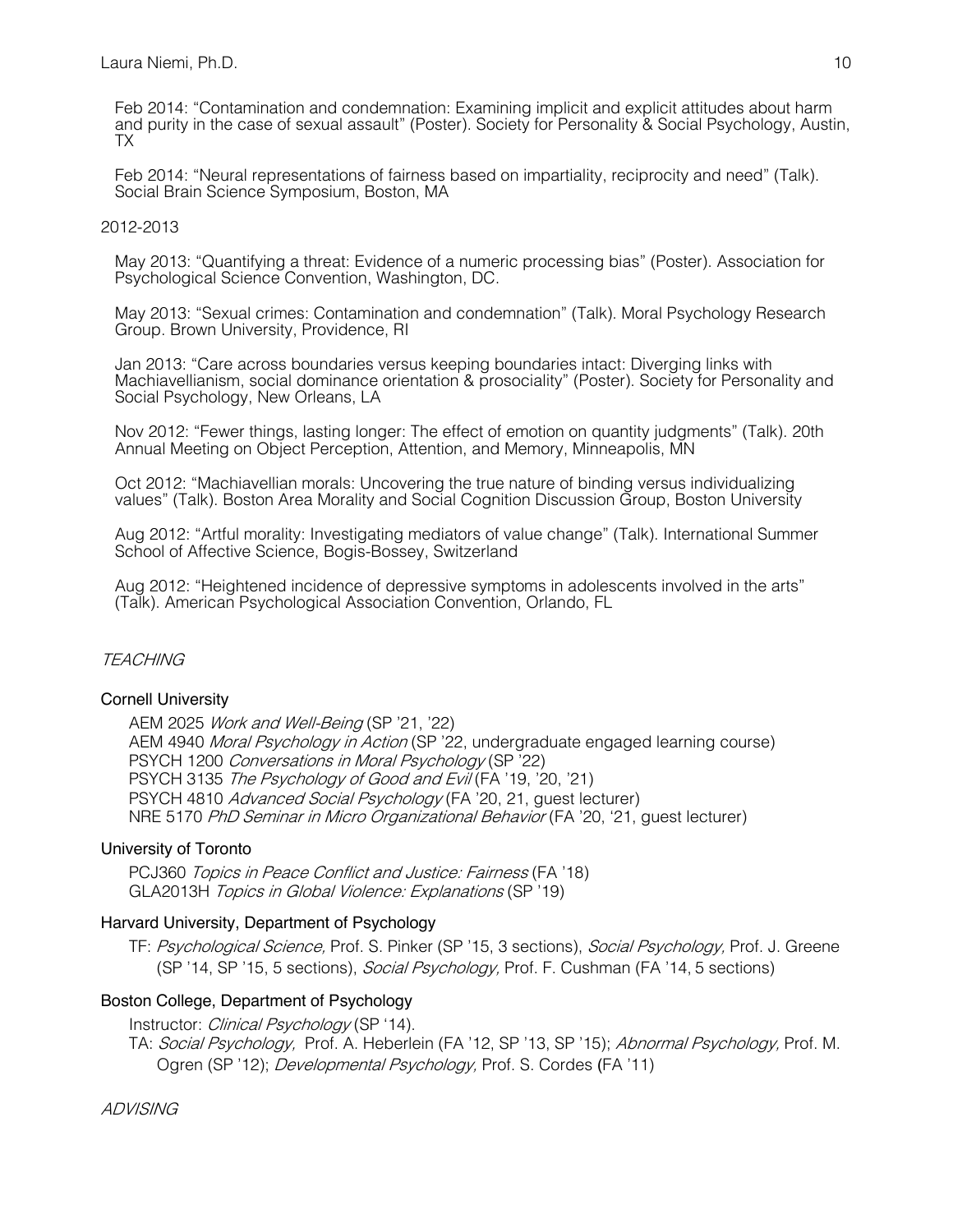Graduate Students: (Primary Advisor) Ivy Gilbert & Sarah Milliron (incoming '22), Psychology, Cornell. (Co-Advisor) Lance Bush, Celia Guillard, Deepak Sirwani at Cornell; Cristina Leone at UCL

Postdoctoral Researcher: 1 at University of Toronto

Research Assistants:11 students at Boston College; 2 at Harvard University; 2 at Princeton University; 2 at Duke University; 7 at University of Toronto; 10 RAs at Cornell University

Senior Theses Advised

- The Effects of Emotion & Autistic Traits on Time Processing in Adults (Boston College, 2013; Emily Lewis, poster in 2014 Eastern Psychological Association Meeting)
- The Stability of Symmetry Preferences (Boston College, 2013)
- Underestimating the Opponent's Big Lead in the Polls (Boston College, 2013)
- The Influence of Emotion on Time and Number Estimation (Boston College, 2014)
- Effects of Emotion on Numerical Estimation: A Developmental Perspective (Boston College, 2014)
- The Experience of Being a Credible Authority (Duke, 2018)
- Meta-cognition for Processing of Facial Expression (Cornell, 2021)
- Investigating the Stigma of Unemployment (Cornell, 2021)
- The Difference in Teachers' Language Towards Black and White Students (Cornell, 2022)

## **SFRVICF**

| $2021$ – present  | Faculty lead, Moral Psychology Minor, Cornell University                                                                             |
|-------------------|--------------------------------------------------------------------------------------------------------------------------------------|
| $2021 - 2022$     | Social Faculty Search Committee, Psychology, A&S, Cornell University                                                                 |
| $2021 - 2022$     | Director, Psychology Honors Program, A&S, Cornell University                                                                         |
| $2020$ – present  | Advisory Board, College Scholars Program, Cornell University                                                                         |
| $2020 - 2021$     | Graduate Education Committee, Social and Personality Psychology<br>Representative, Department of Psychology, A&S, Cornell University |
| $2020 - 2021$     | Co-Director, Psychology Honors Program, A&S, Cornell University                                                                      |
| $2020 - 2021$     | Engaged Cornell Faculty Fellow, Cornell University                                                                                   |
| $2019$ – present  | Co-Organizer, Moral Psychology Speaker Series (MPSS), Cornell University                                                             |
| $2019$ – present  | Founding member, Moral Psychology Working Group, Cornell University                                                                  |
| 2019              | William James Prize Committee, Society for Philosophy and Psychology                                                                 |
| $2018 - 2020$     | Voices of Women for Peace Undergraduate Student Group volunteer validator,<br>University of Toronto                                  |
| $2018 - 2020$     | Kiessling Paper Award Committee, Munk School of Global Affairs & Public<br>Policy, University of Toronto                             |
| $2018 - 2020$     | Emergency Funding and Student Support Committee, Munk School of Global<br>Affairs & Public Policy, University of Toronto             |
| $2016$ – present  | Co-Founder & Ongoing Co-Organizer for Marginalia Science                                                                             |
| $5/2016 - 7/2017$ | Co-organizer, Morality, Language, and Thought Workshop, Institut Jean Nicod,<br>Paris, July 2017                                     |
| $9/2012 - 5/2015$ | Co-Founder, Graduate Research Workshop, Boston College                                                                               |
| $9/2012 - 9/2015$ | Mentor, Psi Chi Grad-Undergrad Mentorship Program, Boston College                                                                    |
| $9/2012 - 9/2014$ | Vice President, Graduate Student Council, Boston College                                                                             |

#### Peer Review:

Journals Cognition; Cognitive Science; Journal of Counseling Psychology; Journal of Business Ethics; Emotion; European Journal of Social Psychology; Journal of Experimental Psychology: General; Organizational Behavior and Human Decision Processes; Leonardo; Journal of Personality; Journal of Personality and Social Psychology; Philosophical Psychology; Journal of Moral Education; Political Psychology; PLOSONE; Personality and Social Psychology Bulletin; Psychology of Violence;